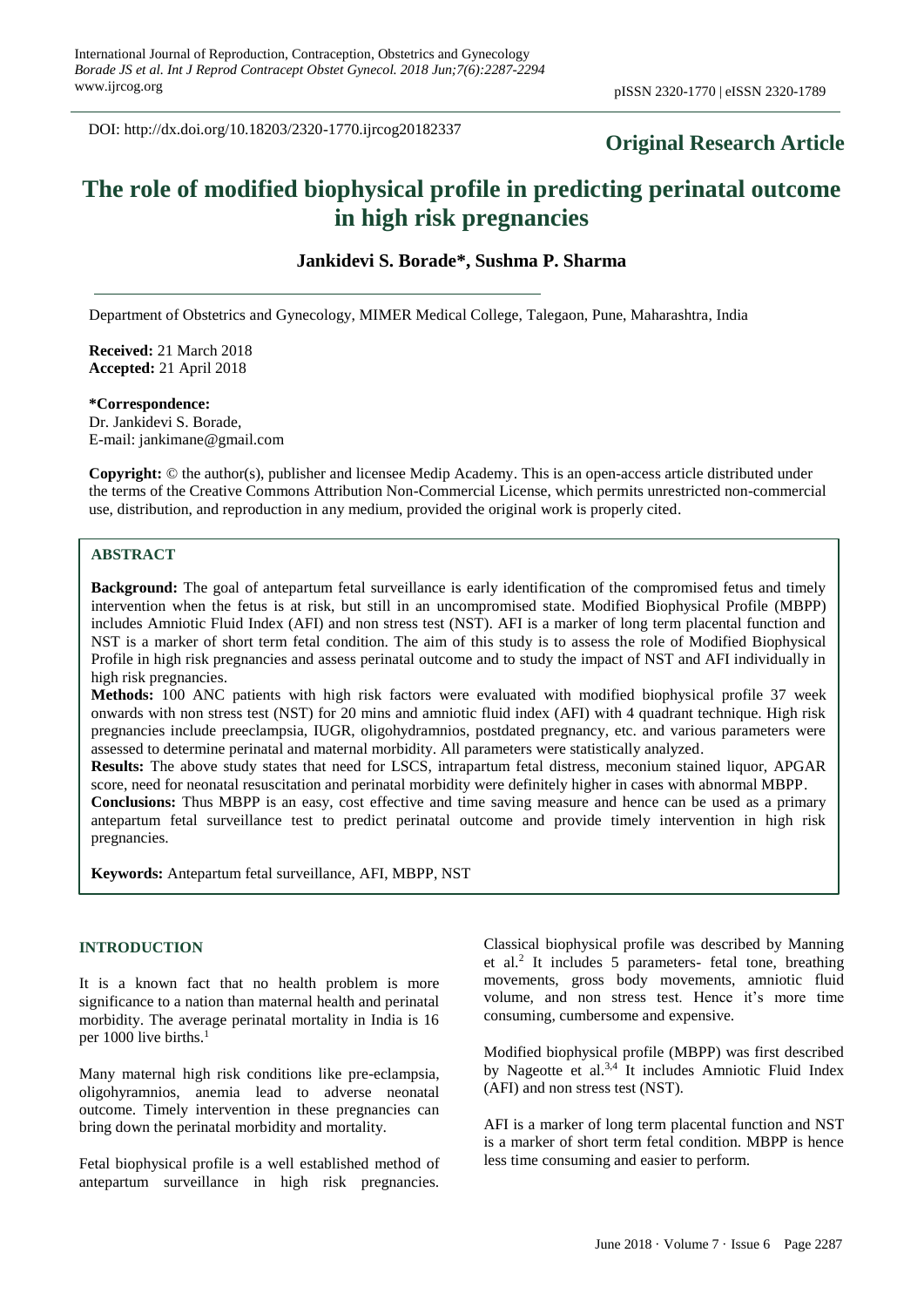Hence in this study modified biophysical profile is used as a primary marker for fetal surveillance in high risk pregnancies to study its effectiveness in perinatal outcome.

Objective of present study was to evaluate the role of modified fetal biophysical profile in high risk pregnancies for predicting the perinatal outcome.

# **METHODS**

This was a prospective observational study including 100 high risk pregnancies. Pregnant women with high risk factors in ANC OPD admitted in ward or in emergency in Dept. Obstetrics and Gynaecology in Dr. BSTRH Hospital, Talegaon who fulfilled the inclusion and exclusion criteria were enrolled for the study.

Written, informed, valid consent was taken in the language they best understood. Detailed history of the pregnant women was taken and thorough clinical examination including vital parameters, systemic examination, and obstetric examination was done and all routine investigations were done. The patients with high risk factors were evaluated with modified biophysical profile 37 week onwards with Non stress test (NST) FOR 20 mins and Amniotic Fluid Index (AFI) with 4 quadrant technique.<sup>5</sup>

NST was performed in supine position and fetal heart sound, fetal movements, uterine contractions, if any were recorded. NST was considered reactive if more than two fetal movements with accelerations of more than 15 beats/ minutes lasting for more than 15 seconds with good beat to beat variability with no decelerations are seen in 20 mins. If NST was not reactive, the fetus was stimulated with VAST (Vibro Acoustic Stimulator) and the NST was repeated. If the result is still not reactive for 40mins, it was labelled a non reactive NST. Real time ultrasound was done and AFI was calculated by the four quadrant technique.

As described by Phelan et al.<sup>6</sup> AFI will be considered abnormal if less than or equal to 5 and more than or equal to 25. Patients were followed up till delivery and perinatal outcome was assessed and attributed to the last MBPP before delivery.

# *Reactive NST*

- Baseline 110-150 bpm
- Amplitude baseline variability of 5-25bpm
- Two or more accelerations of 15bpm lasting for 15secs
- Absence of decelerations.<sup>7</sup>

# *Non Reactive NST*

- Baseline less than 100 or above 170
- Baseline variability of less than 5 bpm
- Sinusoidal pattern
- Repeated, prolonged and severe variable decelerations
- Periodically occurring repeated late decelerations.7

Perinatal outcome in cases of

- Normal AFI and NST
- Normal AFI but non reactive NST
- Reactive NST but abnormal AFI
- Abnormal AFI and Non reactive NST

#### *Inclusion criteria*

Singleton pregnancies with cephalic pregnancies with gestational age of 37wks or more with either of the below:

- Pre eclampsia
- Eclampsia
- Anemia
- Oligohydramnios
- Pregnancy after 40 wks
- Decreased fetal movements
- Previous still birth
- Clinically suspected IUGR
- Diabetes mellitus, Gestational diabetes

#### *Exclusion criteria*

- Preterm fetus
- Fetuses with congenital anomalies
- Intrauterine deaths
- Multifetal pregnancies

#### *Parameters to be assessed*

- Mode of delivery
- Nature of liquor
- Fetal distress
- Apgar at birth
- Need for neonatal resuscitation
- Perinatal morbidity

For study purpose, Patients were divided into 4 groups NST and AFI both were normal in 67 cases (Group A). NST was normal and AFI was abnormal in 22 patients (Group B). AFI was normal and NST was abnormal in 5 patients (Group C). Both parameters were abnormal in 6 patients (Group D).

# *Statistical analysis*

A descriptive statistics i.e. frequencies and percentages will be calculated. Chi square test will be used to test the associations between the variables. Binary logistic regression will be applied to measure the risk associated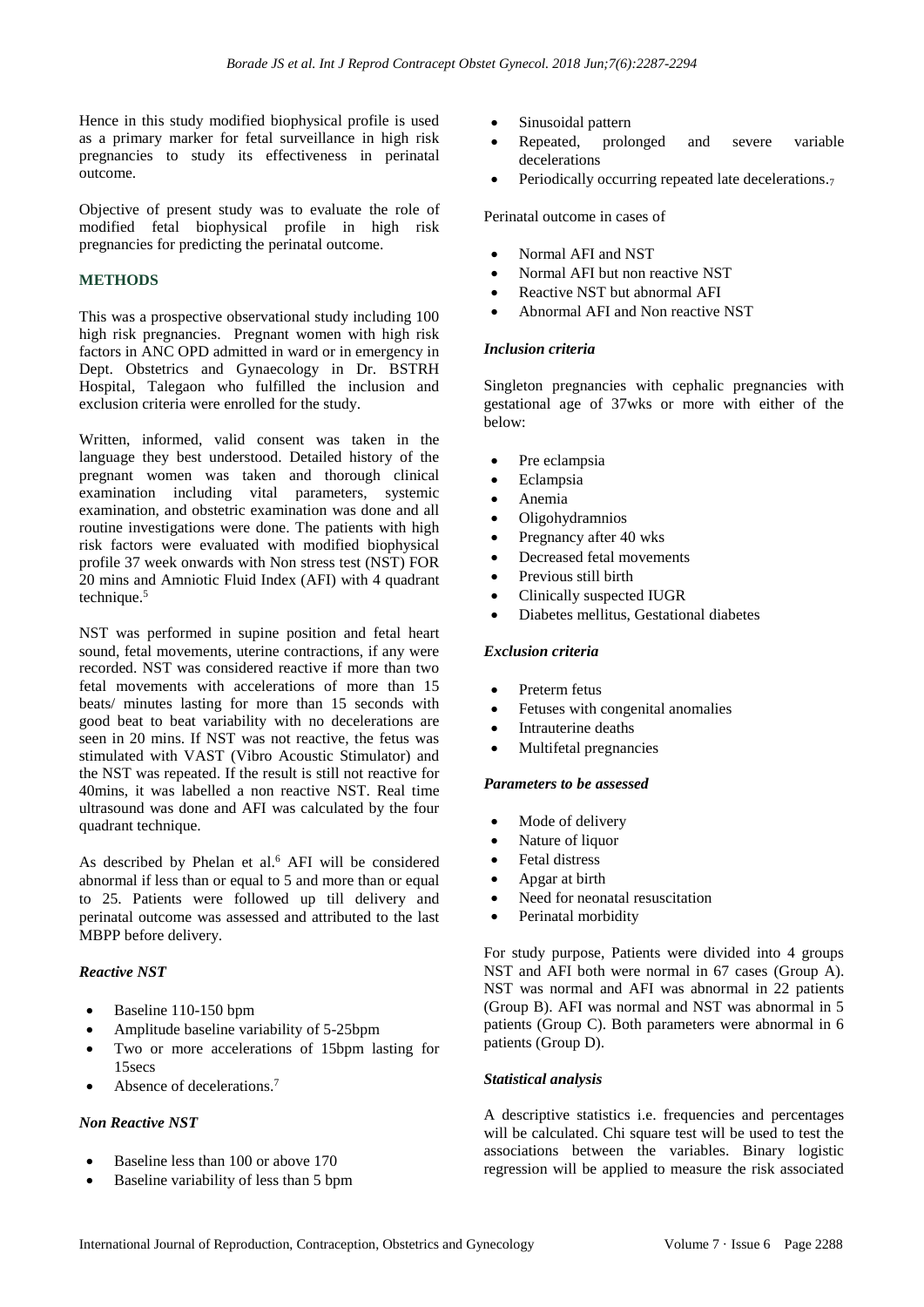with modified biophysical profile. Z test (proportion test) will be used to find significant differences.

#### **RESULTS**

The patients were categorized according to the gestational age in weeks; it was found that 20% of the cases were between 37-38 weeks. 32% of the cases were between the gestational ages of 39-40 weeks. Majority of the cases were above 40 weeks of gestation. Those who were above 40 weeks, all were prolonged, none were post term.



\*Some patients had more than one risk factor, hence the total is 119 and not 100.



**Figure 1: High risk factors.**



Figure 1 shows the risk factors with which the patients presented. Hypertensive disorders in pregnancy which included 30 patients with pre-eclampsia and 3 with chronic hypertension. The majority of patients (40) were prolonged pregnancy (with no other risk factor). 16 patients had IUGR while 12 had Oligohyramnios and one with anhydramnios as their high risk. There were 6 patients with anemia and 4 with heart disease. 2 patients

were with hypothyroidism while 2 were with gestational diabetes mellitus. There were 1 patient each with bronchial asthma, decreased fetal movements, SLE and epilepsy.

Figure 2 shows that out of the 22 follow up cases, majority of them, 11 cases (50%) had followed up weekly for two weeks, while 7 (31.8%) had weekly follow up for 3 weeks. 4 cases (18.2%) had a MBPP one week before delivery.



**Figure 3: Type of labour.**

Figure 3 Out of the 92 patients who were given trial of labour, 65 cases (70.7%) were induced while 27 patients (29.3%) had spontaneous onset of labour. 8 patients were taken up for emergency LSCS directly due to non reactive NST.



\*Total is 38 as 1 patient had intrapartum fetal distress and also meconium stained liquor.

# **Figure 4: Mode of delivery.**

Figure 4 says of 100 patients 63 of them had vaginal delivery and 37 of them had emergency caesarean section. Out of the 63 patients who had vaginal delivery 60 of them had full term normal delivery, 2 of them had Outlet Forceps, while 1 had vacuum followed by outlet forceps.

Figure 5 shows that of the 37 cases who underwent caesarean section, 29 were given trial of labour while 8 were taken up for emergency LSCS for non reactive NST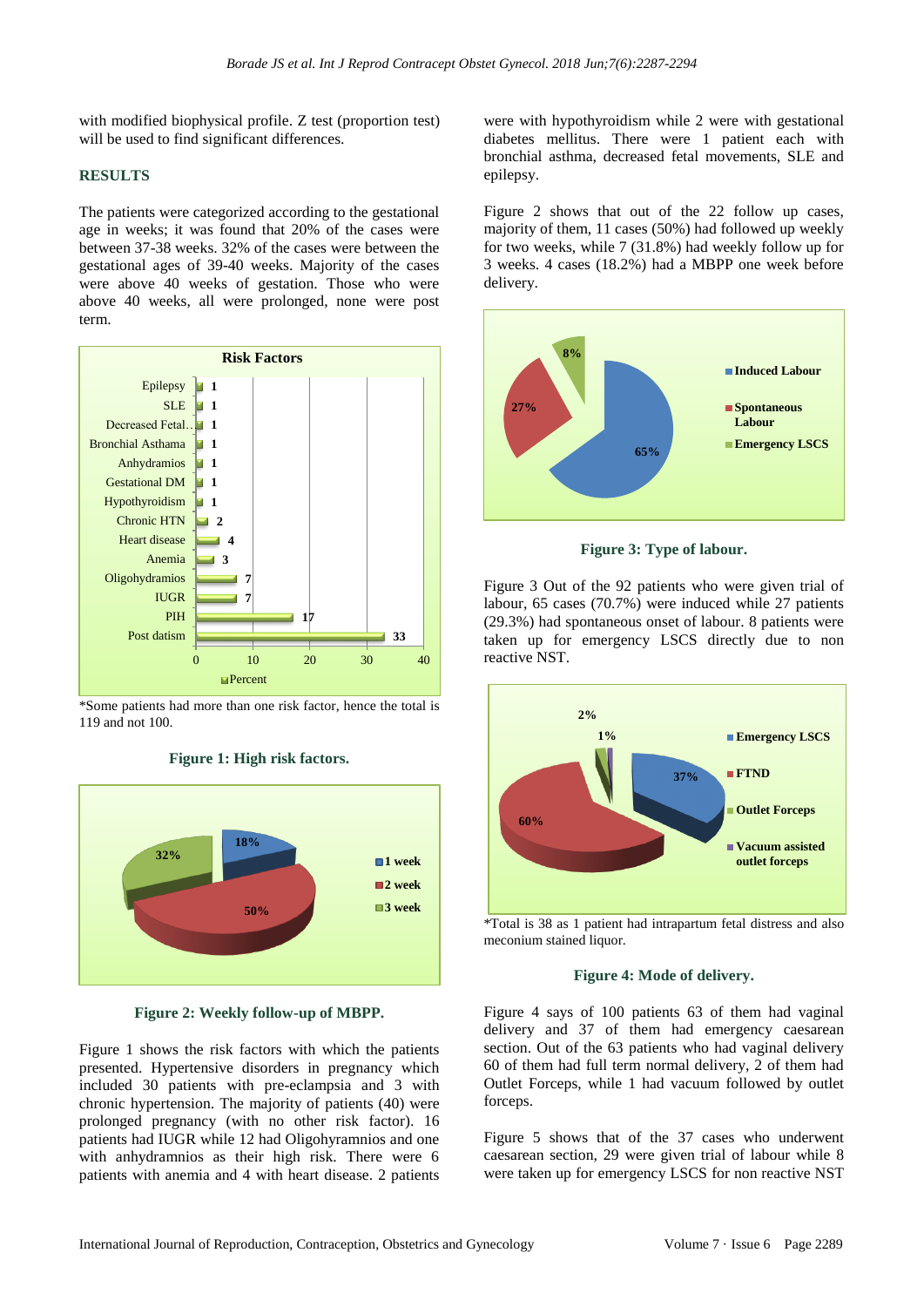with/without oligohydraminos and without trial of labour. 25 of them (66.5%) had intrapartum fetal distress while 8 patients (20.5%) had their indication as non reactive NST. 3 patients (8.1%) had meconium stained amniotic fluid as their indication. One patient (2.7%) had non progress of labour while one (2.7%) had failure of induction as their indication. Total is 38 as 1 patient had intrapartum fetal distress and also meconium stained liquor.



**Figure 5: Indication for LSCS.**

#### *MBPP and mode of delivery*

Amongst 67 patients with normal MBPP, 49 (74.2%) patients had vaginal delivery while 17 (25.5%) patients had LSCS. While, out of 33 patients with abnormal MBPP, 13 (41%) had vaginal delivery but 20 (59%) patients needed LSCS, p<0.01.



#### **Figure 6: Individual parameters of MBPP and its effect on mode of delivery.**

Among the modified biophysical profiles done in 100 patients, when both parameters (NST and AFI) were normal (67 patients) 17(25.5%) patients underwent LSCS and 49(74.2%) patients had vaginal delivery (Figure 6). When both parameters were abnormal (6 patients) all 6 (100%) patients underwent LSCS. When NST was normal and only AFI was abnormal (22patients), 8(36.3%) patients had vaginal delivery  $\&$  14.3(63.6%) of them underwent LSCS. When AFI was normal and NST

was abnormal (5 patients) all 5 patients (100%) underwent LSCS (P<0.01).

#### *MBPP and presence of meconium stained liquor*

When the MBPP was normal, out of 67 patients 11(17%) patients had thick meconium stained liquor; while when MBPP is abnormal 9 out of 34 (26%) patient had meconium stained liquor (P value -0.29).



#### **Figure 7: Last MBPP and its role in predicting Meconium stained liquor.**

Figure 7 out of 100 patients' meconium staining of liquor was observed among 20 cases (12 thick and 8 thin). When both parameters (NST and AFI) were normal out of 67 patients, 11 (17%) patients had thick meconium stained liquor, when both parameters were abnormal out of 6, no patient had meconium stained liquor. When NST was normal and AFI was abnormal, 7 (32%) patients of 22 had meconium stained liquor and when AFI was normal and NST was abnormal 2 (32%) patients had thick meconium stained liquor of 5 patients (P value - 0.21). Out of 100 patients, 92 patients had trial of labour, while 8 directly went in for LSCS. Intrapartum fetal distress was observed among 31 cases. 25 patients had LSCS while 6 delivered vaginaly. 26 patients had late decelerations, 3 had variable decelerations while 2 had persistent fetal tachycardia.

#### *MBPP and intrapartum fetal distress*



**Figure 8: Individual components of MBPP and presence of intrapartum fetal distress.**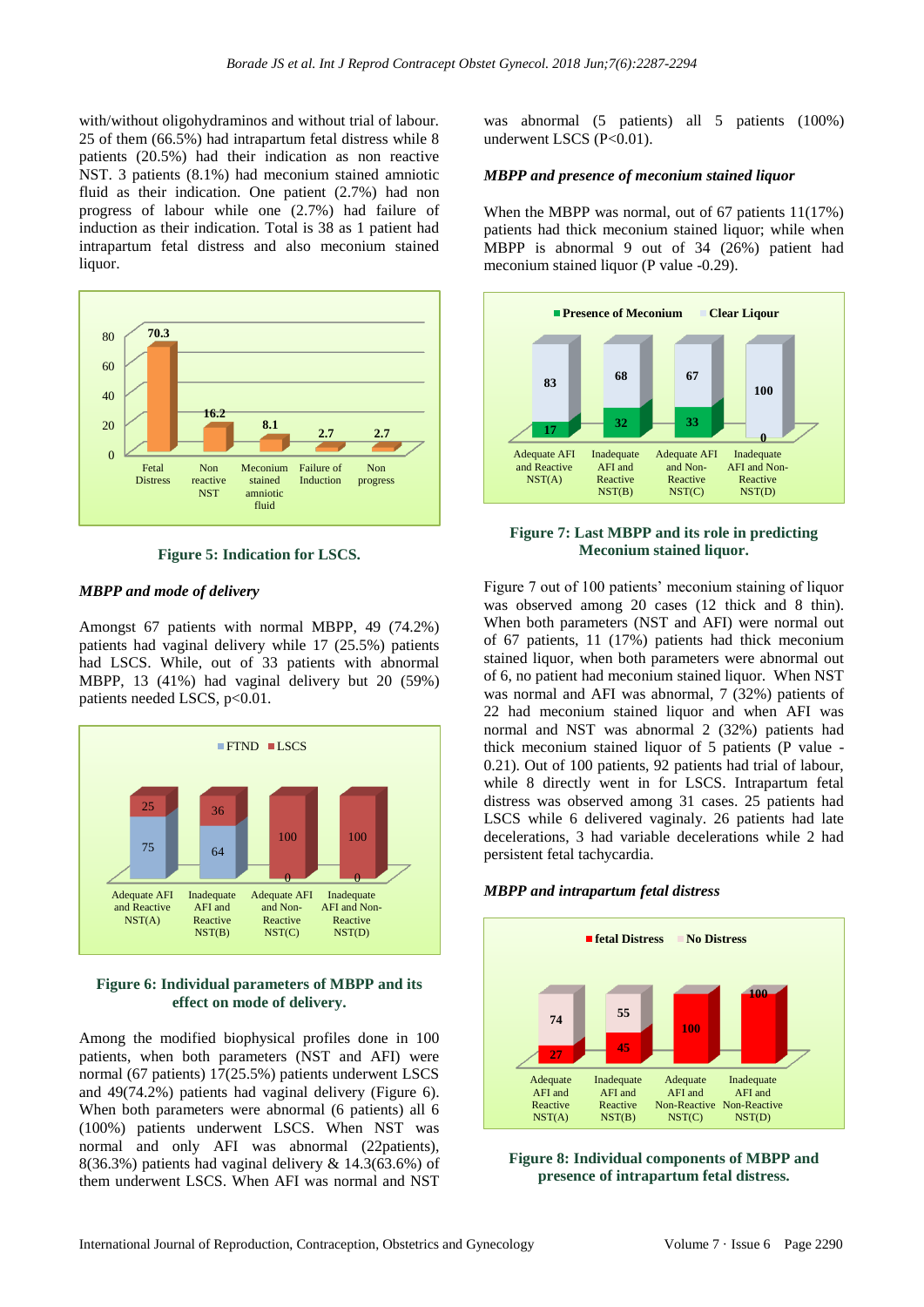When MBPP was normal, 18(27%) out of 67 patients had intrapartum fetal distress, while in those it was abnormal, 13 out of  $25(52%)$  had fetal distress (P<0.01).

Figure 8 shows when both parameters (NST and AFI) were normal out of 67 patients, 18(27%) patients had intrapartum fetal distress, when both parameters were abnormal out of 1 patient was given trial of labour and she developed intrapartum fetal distress (100%). When NST was normal and AFI was abnormal, 10 (45%) patients of 22 had intrapartum fetal distress. When AFI was normal and NST was abnormal 2 patients were given trial of labour and both (100%) patients had intrapartum fetal distress (P<0.01).

# *MBPP and APGAR score*



# **Figure 9: Individual components of MBPP and APGAR score.**

Those with a normal MBPP 6 out of 67 patients had APGAR <9 (9%), While 5 out of 33 with those of abnormal MBPP had APGAR <9  $(14.2\%)$  (P<0.69).

Among the 100 cases included in the study, APGAR score of <9 was observed among 11 cases (Figure 9). When both parameters (NST and AFI) were normal 6 (9%) patient had APGAR score of <9, when both parameters were abnormal 1(16%) patients had APGAR score of <9 out of 6, when NST was normal and AFI was abnormal 2(9%) of the 22 patients had APGAR score of <9 and when AFI was normal and NST was abnormal  $2(33%)$  patients had APGAR score of  $\leq 9$  out of 5 (P -0.32).

#### *Neonatal outcome*

Out of the 11 babies with APGAR  $\langle 9/10, 8 \rangle$  babies had APGAR 8/10. Only 1 NICU admission in view of meconium aspiration syndrome was done, who was discharged on day 3. All other babies cried on resuscitation and were with their mothers.

3 babies had APGAR <8/10. They needed NICU admission for 4-5 days but were discharged without any neurological deficit.

# *MBPP and need for neonatal resuscitation*

Resuscitation was needed for 40 out of the 100 babies born. Stimulation followed by suctioning was needed in 19 (47.5%) while 21(52.5%) babies needed intratracheal suctioning.



## **Figure 10: Individual component of last MBPP and need for neonatal resuscitation.**

When the MBPP is normal, 17 (24.2%) out of 67 babies needed resuscitation while 24(70.5%) out of 34 babies with abnormal MBPP needed resuscitation P<0.01.

Figure 10 explains that among the 100 cases included in the study, neonatal resuscitation was needed by 40 babies. When both parameters (NST and AFI) were normal 17 (24%) babies needed resuscitation, when both parameters were abnormal 3 (50%) of 6 babies needed resuscitation, when NST was normal and AFI was abnormal, 17(77%) of the 22 babies needed resuscitation and when AFI was normal and NST was abnormal 3 (67%) of 5 babies needed resuscitation ( $p<0.01$ ).



## **Figure 11: Last AFI and need of neonatal resuscitation.**

Figure 11 shows 20 (27.2%) out of 72 babies with an adequate AFI needed resuscitation; while 20 (71.4%) out of 28 babies with inadequate AFI needed resuscitation after birth  $(p<0.01)$ .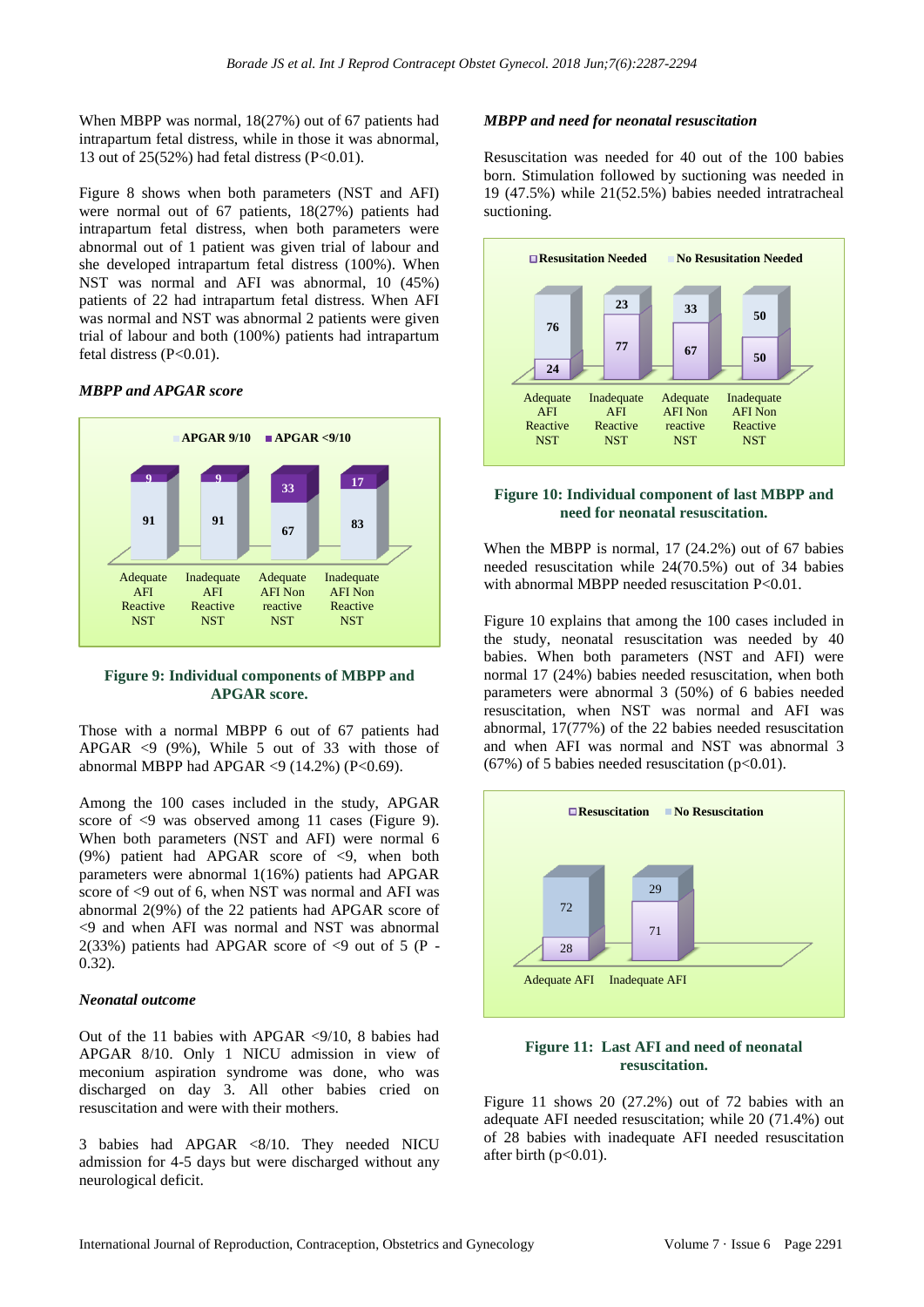#### *Neonatal outcome*

4 babies with meconium stained amniotic fluid needed NICU admission after intratracheal suctioning and had respiratory distress. Babies were given antibiotics and were discharged in 4-5 days. No neurological deficit. 2 babies with APGAR  $\lt 6/10$  needed IPPR for 3 - 5 minutes and were kept in NICU on CPAP. Both were discharged on day 5. No baby had any neurological deficit on discharge.

#### *MBPP and perinatal morbidity*

Out of the 100 babies born, 40 had perinatal morbidity. 8 babies had low birth weight, 10 had meconium aspiration syndrome and 22 had respiratory distress.



# **Figure 12: Individual component of MBPP and perinatal morbidity.**

Out of the 67 babies with normal MBPP, 19 (28.7%) babies had perinatal morbidity while 21 (61.7%) out of 33 babies with abnormal MBPP had some perinatal morbidity (P<0.01).



**Figure 13: AFI and perinatal morbidity.**

Figure 12 shows out of the 67 patients with adequate AFI and reactive NST, 19 (29%) babies had perinatal morbidity.14 (63.6%) out of 22 patients with inadequate AFI and non reactive NST had perinatal morbidity. 4 (80%) out of 5 patients with non reactive NST but normal AFI had some type of perinatal morbidity. While 3(50%) out of 6 patients with non reactive NST with abnormal AFI had perinatal morbidity (P -0.014).

Figure 13 shows out of the all the 100 babies, 17 (61%) of those with inadequate AFI has perinatal morbidity, while 23 (32%) with adequate AFI had the same  $(P<0.01)$ .

#### **DISCUSSION**

The risks of still births in prolonged pregnancy have been weighed against the complications of iatrogenic prematurity by induction of labour by Edmunds et al.<sup>8</sup> As majority of the cases were of prolonged pregnancy, MBPP can be used to asses fetal well being and hence it can be used for timed induction of labour. Figure1 as the fetal well being is assured by MBPP, the gestational age of delivery can be optimised to prevent iatrogenic prematurity in such high risk conditions. Figure 2 shows that MBPP can be used for follow up of high risk cases to ascertain fetal well being. Figure 3 show that the number of patients in whom labour was induced were statistically significant. Thus MBPP is rightly used for timed induction.

Hence, can be used as a primary antepartum fetal surveillance test to predict perinatal outcome and provide timely intervention in high risk pregnancies as also stated by Donald et al, Matsura et al and Arias et al.<sup>9-11</sup>

Figure 4 the rate of LSCS is higher than usual, but may be attributed to maternal high risk factors. Figure 5 shows that most common indication for LSCS in this study is Fetal distress either intrapartum or antepartum. Perinatal outcome is unfavourable in cases with non reactive NST as stated by Raouf S et al.<sup>12</sup> Hence, continuous electronic fetal monitoring should be done in anticipation of fetal distress for cases with abnormal MBPP.

#### **Table 1: Comparison of thick meconium staining of liquor with other study groups.**

| <b>Studies</b>                   | <b>No. of patients</b><br>$($ %) | <b>P</b> value        |
|----------------------------------|----------------------------------|-----------------------|
| Eden et al $(337)$ <sup>13</sup> | 52(15.4)                         | $< 0.05$ S            |
| Patil et al $(650)^{14}$         | 71 (11.5)                        | $< 0.05$ S            |
| Present study (100)              | 9(26%)                           | < 0.05<br>Significant |

#### **Table 2: Comparison of incidence of LSCS for fetal distress with other study groups.**

| <b>Studies</b>      | <b>No. of patients</b><br>$($ %) | P value      |
|---------------------|----------------------------------|--------------|
| Miller et al        | 15(8.8)                          | $< 0.0001$ S |
| Eden et al (337)    | 23(6.8)                          | $< 0.05$ S   |
| Nageotte et al      | 155(5.6)                         | $< 0.0001$ S |
| Present study (100) | 13 (52%)                         | $< 0.001$ S  |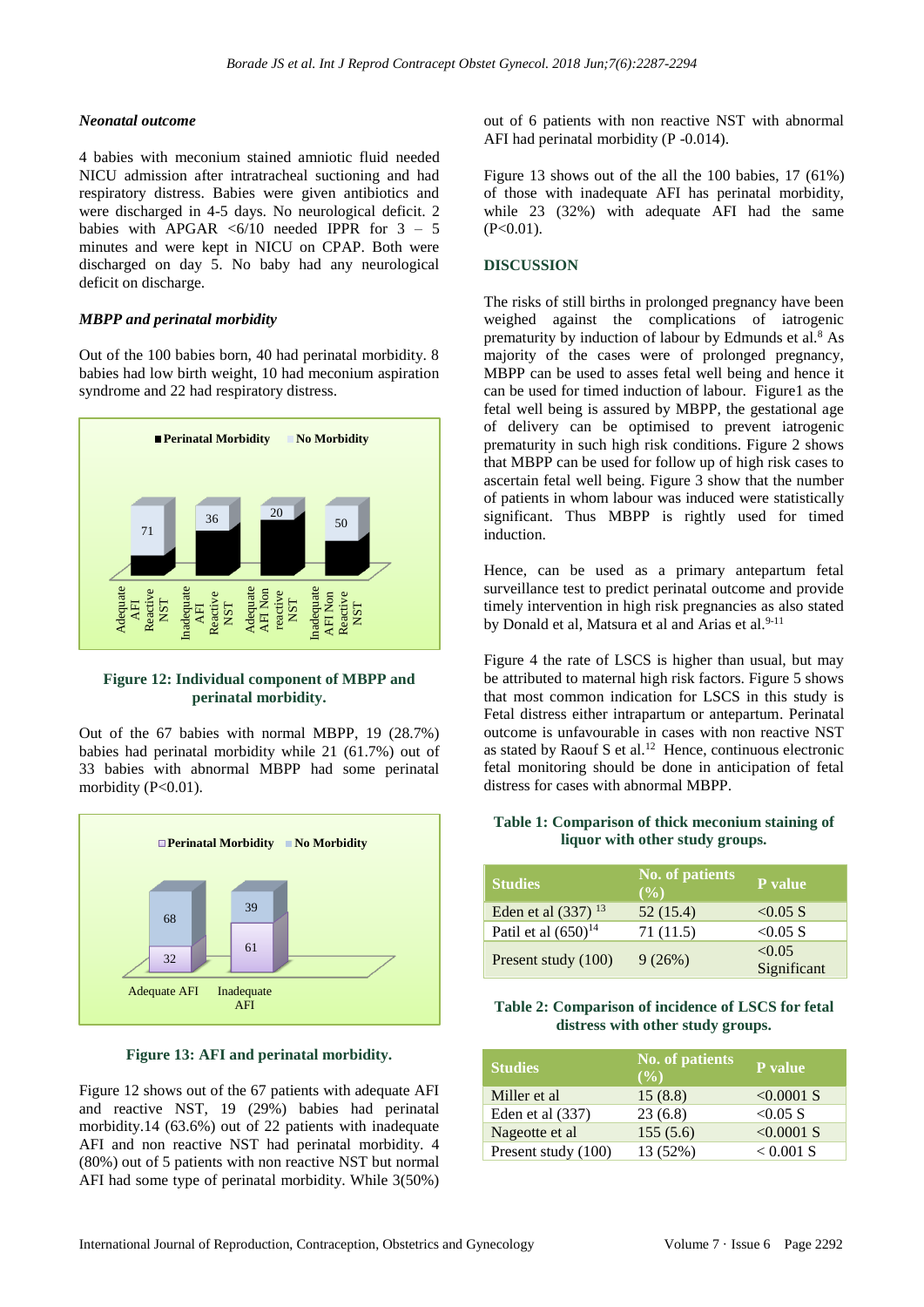## **Table 3: Comparison of 5 minute APGAR score of <9 with other study groups.**

| <b>Studies</b>      | <b>No. of patients</b><br>$($ %) | <b>P</b> value             |
|---------------------|----------------------------------|----------------------------|
| Nageotte et al      | 13 (0.8%)                        | <b>Not</b><br>significant  |
| Eden et al $(337)$  | $5(1.5\%)$                       | $< 0.001$ ,<br>Significant |
| Present study (100) | 5(15%)                           | < 0.05<br>Significant      |

Figure 6 shows that the chances of LSCS in a patient with abnormal MBPP are statistically higher than in those with normal MBPP. In this study it is seen that the rate of caesarean section is high when NST is abnormal. Hence, patients with abnormal MBPP should be meticulously monitored and delivered where services for emergency LSCS are available round the clock.

Figure 7 shows that chances of having meconium stained liquor are more in cases of abnormal MBPP, but this corelation is not statistically significant in this study and needs further validation with a larger sample size. Also, no statistical relevance can be seen in the individual component of MBPP and presence of meconium.

The reference studies showed that there was significant meconium staining of liqour in cases of abnormal MBPP. In the present study, it showed that whenever the MBPP abnormal, we had 26% cases showing meconium which is also a significant value comparable to other studies.

Figure 8 shows that the presence of intrapartum fetal distress is significantly and statistically higher in cases with abnormal MBPP. The presence of intrapartum fetal distress is seen significantly in all cases of non reactive NST who are given trial of labour. Hence, if patients with abnormal MBPP and even more with non reactive NST are given trial of labour, they should be monitored with continuous intrapartm fetal monitoring so that fetal distress can be picked up at the earliest.

In the study by Miller et al, the incidence of fetal distress when test results were abnormal was high compared to those when MBPP was normal (36% v/s 13.2% p<0.0001). Similar results were seen in the study by Eden et al, who has 15.8% fetal distress rate when test results were abnormal, compared to 4.1% when the results were normal.<sup>13</sup> In our study, the incidence of caesarean section for fetal distress was also very high (52%) and statistically significant. Figure 9 shows that the chances of baby having APGAR <9 are more when the MBPP is abnormal, but this is not statistically significant in this study. Also the chance of a baby having APGAR <9 has no statistical significance depending on the individual component of MBPP. This may be because, most of the patients with abnormal MBPP went in for a LSCS without trial of labour and hence, the fetus had a favourable outcome.

15% patients with an abnormal MBPP had babies with  $APGAR < 9$  in this study. Whereas in earlier studies, Nageotte et al had 0.8% while Eden et al had 1.5% patients with abnormal MBPP having APGAR  $\langle 9,3,13 \rangle$ Present studies significant value is comparable with study of Eden et al.<sup>13</sup> Thus, the chances of the neonate needing resuscitation after birth are more when the modified BPP is abnormal and this difference is statistically significant (Figure 10). The chance of the baby needing neonatal resuscitation more with inadequate AFI, and this difference is statistically significant in this study which is comparable to Panda S et al (Figure 11).<sup>16</sup> Also, as AFI is a marker of long term fetal condition, oligohydramnios is usually associated with need for neonatal resuscitation. Hence, an obstetrician should consider delivering a fetus with abnormal MBPP and more so with inadequate AFI in a centre with efficient facility for neonatal resuscitation.

Figure 12 shows that the perinatal morbidity is statistically more in patients with abnormal MBPP. Figure 13, also shows the fetus with inadequate AFI have statistically more chances of having perinatal morbidity as AFI is a marker of long term fetal and placental condition which is comparable to Kahkhaie K et al.<sup>17</sup> Hence, all fetus with with abnormal MBPP and more so with oligohydramnios have to be delivered with centres with good perinatal care facilities, well equipped NICU and efficient neonatologists.

# **CONCLUSION**

Modified biophysical profile (MBPP) is easier, less time consuming, cost effective and patient compliant test and hence, can be used as a primary antepartum fetal surveillance test to predict perinatal outcome and provide timely intervention in high risk pregnancies. When the Modified biophysical profile is normal, it gives reassurance that the fetal status is good with good perinatal outcome. At the same time, when MBPP is abnormal, it indicates that the fetus may be compromised.

MBPP can help the obstetrician for appropriately timed induction so as to prevent iatrogenic prematurity and also safegaurd neonatal outcome. MBPP can be used as an indicator to transfer the patient to an institute with intensive fetal monitoring availability, facility for emergency LSCS, well equipped NICU and skilled neonatologist availability.

# *Limitations of this study*

- The number of patients included in this study was 100. To formulate a definitive protocol, further multicentric studies with larger samples should be conducted.
- The NST component of MBPP has a high false positive rate.
- MBPP cannot reduce the perinatal morbidity due to low birth weight.